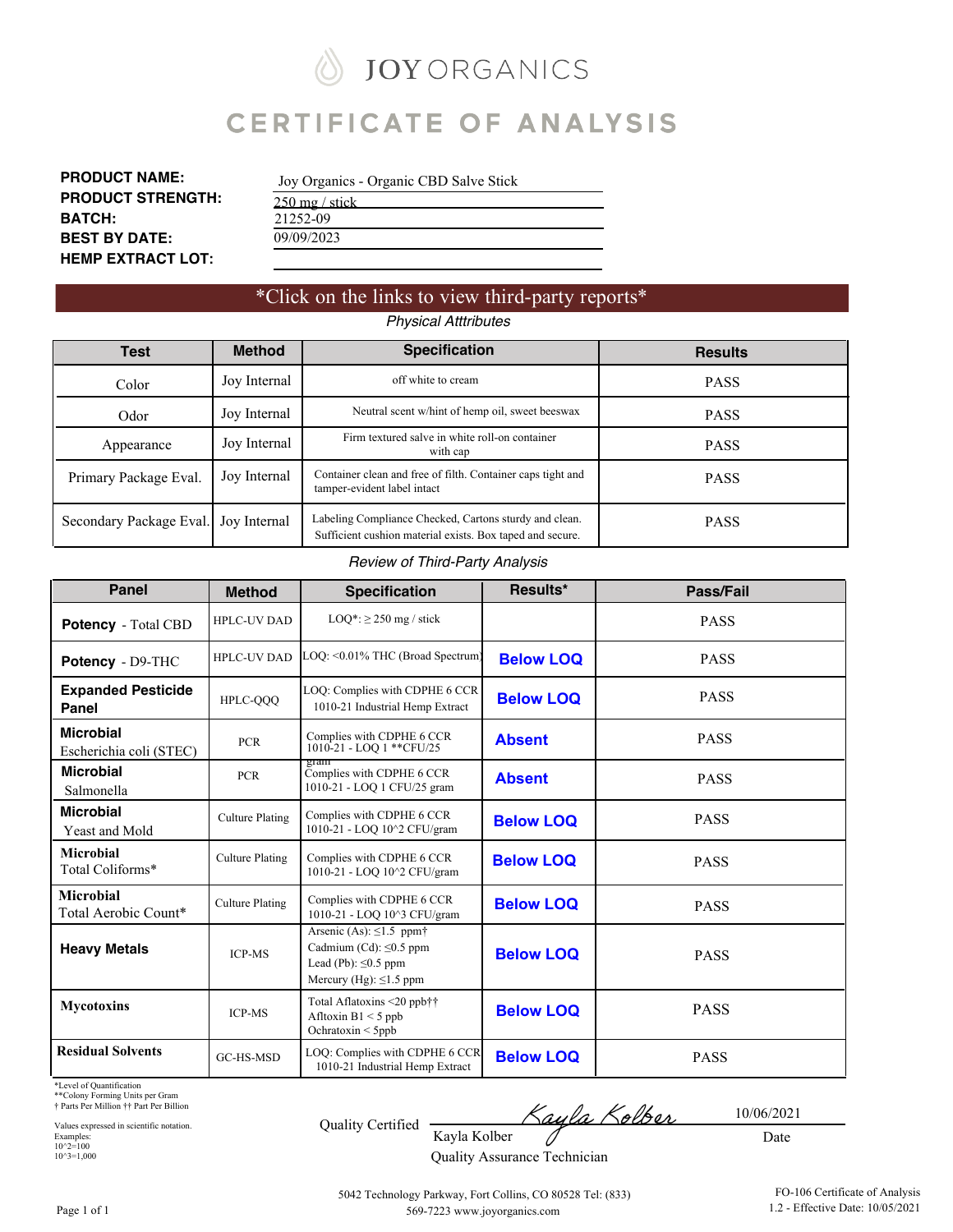<span id="page-1-0"></span>

| Batch ID or Lot Number:<br>21252-09 | Test:<br><b>Potency</b>                                                              | Reported:<br>9/22/21  | Location:<br>480 Airport Blvd<br>Watsonville, CA 95076 |
|-------------------------------------|--------------------------------------------------------------------------------------|-----------------------|--------------------------------------------------------|
| Matrix:<br>Concentrate              | Test ID:<br>T000163135                                                               | Started:<br>9/21/21   | USDA License:<br>N/A                                   |
|                                     |                                                                                      |                       |                                                        |
| Status:                             | Method:                                                                              | Received:             | Sampler ID:                                            |
| N/A                                 | TM14 (HPLC-DAD): Potency - Broad<br>Spectrum Analysis, 0.01% THC<br>(Colorado Panel) | 09/16/2021 @ 10:44 AM | N/A                                                    |

# CANNABINOID PROFILE

| Compound                                     | LOD (%) | LOQ (%) | Result (%) | Result (mg/g) | <b>Notes</b> |
|----------------------------------------------|---------|---------|------------|---------------|--------------|
| Delta 9-Tetrahydrocannabinolic acid (THCA-A) | 0.003   | 0.009   | <b>ND</b>  | <b>ND</b>     |              |
| Delta 9-Tetrahydrocannabinol (Delta 9THC)    | 0.003   | 0.010   | <b>ND</b>  | <b>ND</b>     | N/A          |
| Cannabidiolic acid (CBDA)                    | 0.022   | 0.056   | <b>ND</b>  | <b>ND</b>     |              |
| Cannabidiol (CBD)                            | 0.021   | 0.054   | 1.666      | 16.66         |              |
| Delta 8-Tetrahydrocannabinol (Delta 8THC)    | 0.020   | 0.067   | <b>ND</b>  | <b>ND</b>     |              |
| Cannabinolic Acid (CBNA)                     | 0.011   | 0.038   | <b>ND</b>  | ND.           |              |
| Cannabinol (CBN)                             | 0.005   | 0.018   | <b>ND</b>  | <b>ND</b>     |              |
| Cannabigerolic acid (CBGA)                   | 0.016   | 0.056   | <b>ND</b>  | <b>ND</b>     |              |
| Cannabigerol (CBG)                           | 0.004   | 0.013   | 0.103      | 1.03          |              |
| Tetrahydrocannabivarinic Acid (THCVA)        | 0.014   | 0.048   | <b>ND</b>  | <b>ND</b>     |              |
| Tetrahydrocannabivarin (THCV)                | 0.004   | 0.012   | <b>ND</b>  | <b>ND</b>     |              |
| Cannabidivarinic Acid (CBDVA)                | 0.009   | 0.023   | <b>ND</b>  | <b>ND</b>     |              |
| Cannabidivarin (CBDV)                        | 0.005   | 0.013   | $0.013*$   | $0.13*$       |              |
| Cannabichromenic Acid (CBCA)                 | 0.006   | 0.022   | <b>ND</b>  | <b>ND</b>     |              |
| Cannabichromene (CBC)                        | 0.007   | 0.024   | <b>ND</b>  | ND.           |              |
| <b>Total Cannabinoids</b>                    |         |         | 1.782      | 17.82         |              |
| Total Potential THC**                        |         |         | <b>ND</b>  | <b>ND</b>     |              |
| Total Potential CBD**                        |         |         | 1.666      | 16.66         |              |

22-Sep-2021 05:41 PM

Ryan Weems 22-Sep-21 5:42 PM

#### PREPARED BY / DATE APPROVED BY / DATE

#### **Definitions**

% = % (w/w) = Percent (Weight of Analyte / Weight of Product)

\* Indicates a value below the Limit of Quantitiation (LOQ) and above the Limit of Detection (LOD).

Hannah Wright

\*\* Total Potential THC/CBD is calculated using the following formulas to take into account the loss of a carboxyl group during

decarboxylation step.

Total THC = THC + (THCa  $*(0.877)$ ) and

Total CBD = CBD + (CBDa \*(0.877))

Total Cannabinoids result reflects the absolute sum of all cannabinoids detected.

ND = None Detected (Defined by Dynamic Range of the method)

*Testing results are based solely upon the sample submitted to Botanacor Laboratories, LLC, in the condition it was received. Botanacor Laboratories, LLC warrants that all analytical work is conducted professionally in accordance with all applicable standard laboratory practices using validated methods. Data was generated using an unbroken chain of comparison to NIST traceable Reference Standards and Certified Reference Materials. This report may not be reproduced, except in full, without the written approval of Botanacor Laboratories, LLC.* Certificate #4329.02



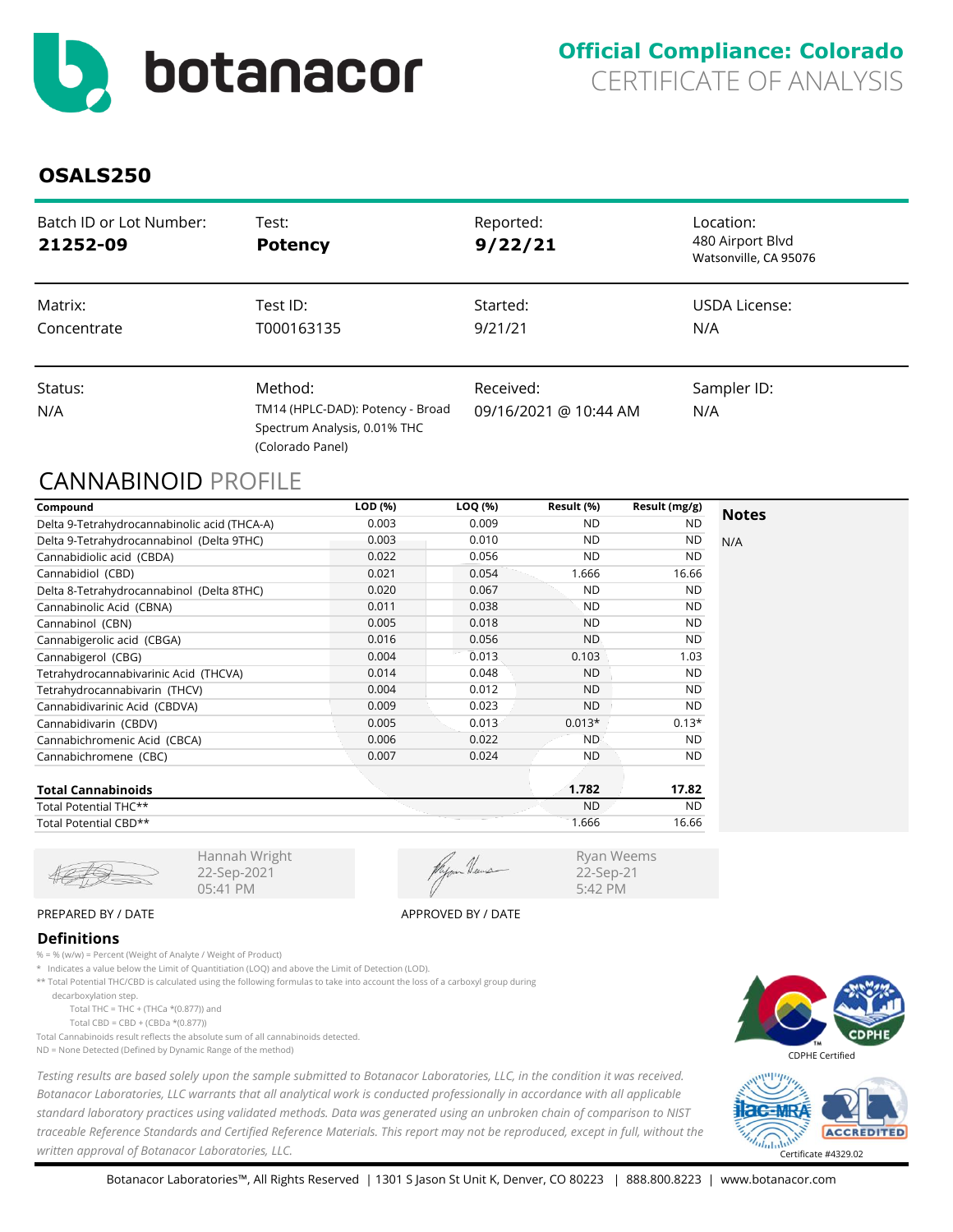<span id="page-2-0"></span>

| Batch ID or Lot Number: | Test:                  | Reported:             |               |
|-------------------------|------------------------|-----------------------|---------------|
| 21252-09                | <b>Pesticides</b>      | 9/20/21               |               |
| Matrix:                 | Test ID:               | Started:              | USDA License: |
| Concentrate             | T000163136             | 9/17/21               | N/A           |
| Status:                 | Method:                | Received:             | Sampler ID:   |
| N/A                     | TM17(LC-QQQ LC MS/MS): | 09/16/2021 @ 10:44 AM | N/A           |

# PESTICIDE DETERMINATION

| Compound            | LOQ (ppb) | Result (ppb) | Compound           | LOQ (ppb) | Result (ppb) | Compound             | LOQ (ppb) | Result (ppb) |
|---------------------|-----------|--------------|--------------------|-----------|--------------|----------------------|-----------|--------------|
| Acephate            | 38        | <b>ND</b>    | Fenoxycarb         | 43        | <b>ND</b>    | Paclobutrazol        | 41        | <b>ND</b>    |
| Acetamiprid         | 38        | <b>ND</b>    | Fipronil           | 55        | <b>ND</b>    | Permethrin           | 305       | <b>ND</b>    |
| Avermectin          | 312       | <b>ND</b>    | <b>Flonicamid</b>  | 40        | <b>ND</b>    | <b>Phosmet</b>       | 39        | <b>ND</b>    |
| Azoxystrobin        | 42        | <b>ND</b>    | <b>Fludioxonil</b> | 286       | <b>ND</b>    | <b>Prophos</b>       | 291       | <b>ND</b>    |
| <b>Bifenazate</b>   | 39        | <b>ND</b>    | Hexythiazox        | 35        | <b>ND</b>    | Propoxur             | 41        | <b>ND</b>    |
| <b>Boscalid</b>     | 41        | <b>ND</b>    | <b>Imazalil</b>    | 278       | <b>ND</b>    | Pyridaben            | 303       | <b>ND</b>    |
| Carbaryl            | 35        | <b>ND</b>    | Imidacloprid       | 37        | <b>ND</b>    | Spinosad A           | 34        | <b>ND</b>    |
| Carbofuran          | 40        | <b>ND</b>    | Kresoxim-methyl    | 150       | <b>ND</b>    | Spinosad D           | 52        | <b>ND</b>    |
| Chlorantraniliprole | 34        | <b>ND</b>    | <b>Malathion</b>   | 286       | <b>ND</b>    | Spiromesifen         | 274       | <b>ND</b>    |
| <b>Chlorpyrifos</b> | 500       | <b>ND</b>    | Metalaxyl          | 42        | <b>ND</b>    | Spirotetramat        | 303       | <b>ND</b>    |
| Clofentezine        | 287       | <b>ND</b>    | Methiocarb         | 38        | <b>ND</b>    | <b>Spiroxamine 1</b> | 18        | <b>ND</b>    |
| <b>Diazinon</b>     | 290       | <b>ND</b>    | Methomyl           | 38        | <b>ND</b>    | Spiroxamine 2        | 24        | <b>ND</b>    |
| <b>Dichlorvos</b>   | 286       | <b>ND</b>    | <b>MGK 2641</b>    | 160       | <b>ND</b>    | Tebuconazole         | 283       | <b>ND</b>    |
| <b>Dimethoate</b>   | 40        | <b>ND</b>    | <b>MGK 264 2</b>   | 117       | <b>ND</b>    | Thiacloprid          | 38        | <b>ND</b>    |
| E-Fenpyroximate     | 277       | <b>ND</b>    | Myclobutanil       | 39        | <b>ND</b>    | Thiamethoxam         | 38        | <b>ND</b>    |
| <b>Etofenprox</b>   | 41        | <b>ND</b>    | <b>Naled</b>       | 44        | <b>ND</b>    | Trifloxystrobin      | 44        | <b>ND</b>    |
| Etoxazole           | 304       | <b>ND</b>    | Oxamyl             | 1500      | <b>ND</b>    |                      |           |              |



Sam Smith 9/20/2021 1:03:00 PM

Contry Richdes

Courtney Richards 9/20/2021 4:57:00 PM

PREPARED BY / DATE APPROVED BY / DATE

**Definitions**

LOQ = Limit of Quantification ppb = Parts per Billion

*Testing results are based solely upon the sample submitted to Botanacor Laboratories, LLC, in the condition it was received. Botanacor Laboratories, LLC warrants that all analytical work is conducted professionally in accordance with all applicable standard laboratory practices using validated methods. Data was generated using an unbroken chain of comparison to NIST traceable Reference Standards and Certified Reference Materials. This report may not be reproduced, except in full, without the written approval of Botanacor Laboratories, LLC.* 



Botanacor Laboratories™, All Rights Reserved | 1301 S Jason St Unit K, Denver, CO 80223 | 888.800.8223 | www.botanacor.com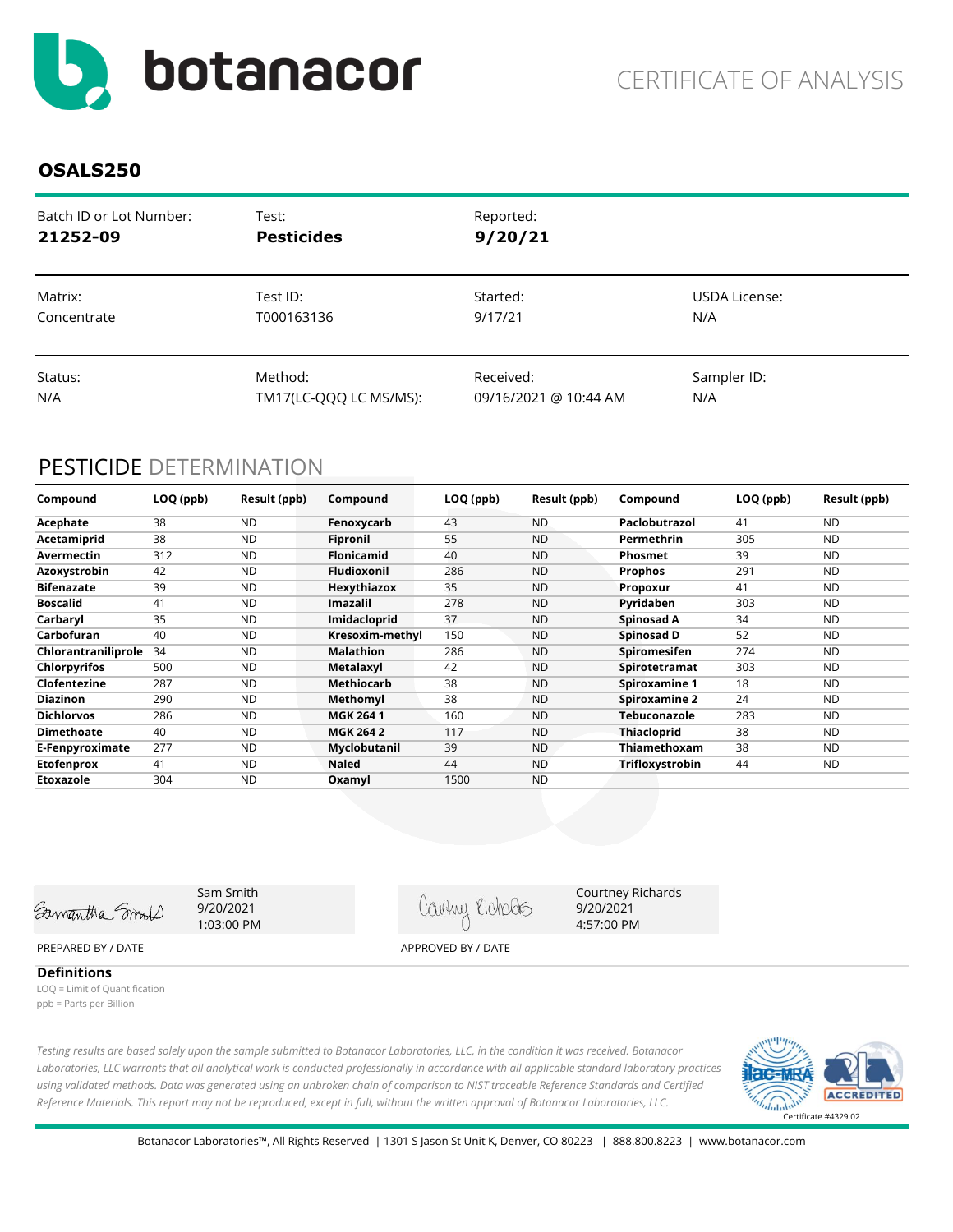<span id="page-3-0"></span>

| Batch ID or Lot Number:<br>21252-09 | Test:<br><b>Microbial</b><br><b>Contaminants</b>                                              | Reported:<br>9/20/21               |                      |
|-------------------------------------|-----------------------------------------------------------------------------------------------|------------------------------------|----------------------|
| Matrix:<br><b>Finished Product</b>  | Test ID:<br>T000163137                                                                        | Started:<br>9/16/21                | USDA License:<br>N/A |
| Status:<br>N/A                      | Methods:<br>$TM25$ (qPCR)<br>TM24, TM26, TM27(Culture Plating):<br>Microbial (Colorado Panel) | Received:<br>09/16/2021 @ 10:44 AM | Sampler ID:<br>N/A   |

# MICROBIAL CONTAMINANTS DETERMINATION

| Contaminant             | Method                 | <b>LOD</b> | <b>LLOQ</b> | <b>ULOO</b>    | Result        | <b>Notes</b>                                  |
|-------------------------|------------------------|------------|-------------|----------------|---------------|-----------------------------------------------|
| Total Aerobic Count*    | TM-26, Culture Plating | 10^2 CFU/g | 10^3 CFU/g  | 1.5x10^5 CFU/g | None Detected | Free from visual mold,<br>mildew, and foreign |
| <b>Total Coliforms*</b> | TM-27, Culture Plating | 10^2 CFU/g | 10^2 CFU/g  | 1.5x10^4 CFU/g | None Detected | matter                                        |
| Total Yeast and Mold*   | TM-24, Culture Plating | 10^2 CFU/g | 10^2 CFU/g  | 1.5x10^4 CFU/g | None Detected |                                               |
| E. coli (STEC)          | <b>TM-25, PCR</b>      | 1 CFU/25 g | <b>NA</b>   | <b>NA</b>      | Absent        |                                               |
| Salmonella              | <b>TM-25, PCR</b>      | 1 CFU/25 g | <b>NA</b>   | <b>NA</b>      | Absent        |                                               |



Carly Bader 9/19/2021 1:34:00 PM

APPROVED BY / DATE

Tori King 9/20/2021 2:27:00 PM

PREPARED BY / DATE

#### **Definitions**

LOD = Limit of Detection | LLOQ = Lower Limit of Quantitation | ULOQ = Upper Limit of Quantitation

CFU/g = Colony Forming Units per Gram | STEC = Shiga Toxin-Producing *E. coli*

\* Values recorded in scientific notation, a common microbial practice of expressing numbers that are too large to be conveniently written in decimal form.

*Testing results are based solely upon the sample submitted to Botanacor Laboratories, LLC, in the condition it was received. Botanacor* 

*using validated methods. Data was generated using an unbroken chain of comparison to NIST traceable Reference Standards and Certified Reference Materials. This report may not be reproduced, except in full, without the written approval of Botanacor Laboratories, LLC.* 

*Examples: 10^2 = 100 CFU 10^3 = 1,000 CFU 10^4 = 10,000 CFU 10^5 = 100,000 CFU*



CDPHE Certified



Botanacor Laboratories™, All Rights Reserved | 1301 S Jason St Unit K, Denver, CO 80223 | 888.800.8223 | www.botanacor.com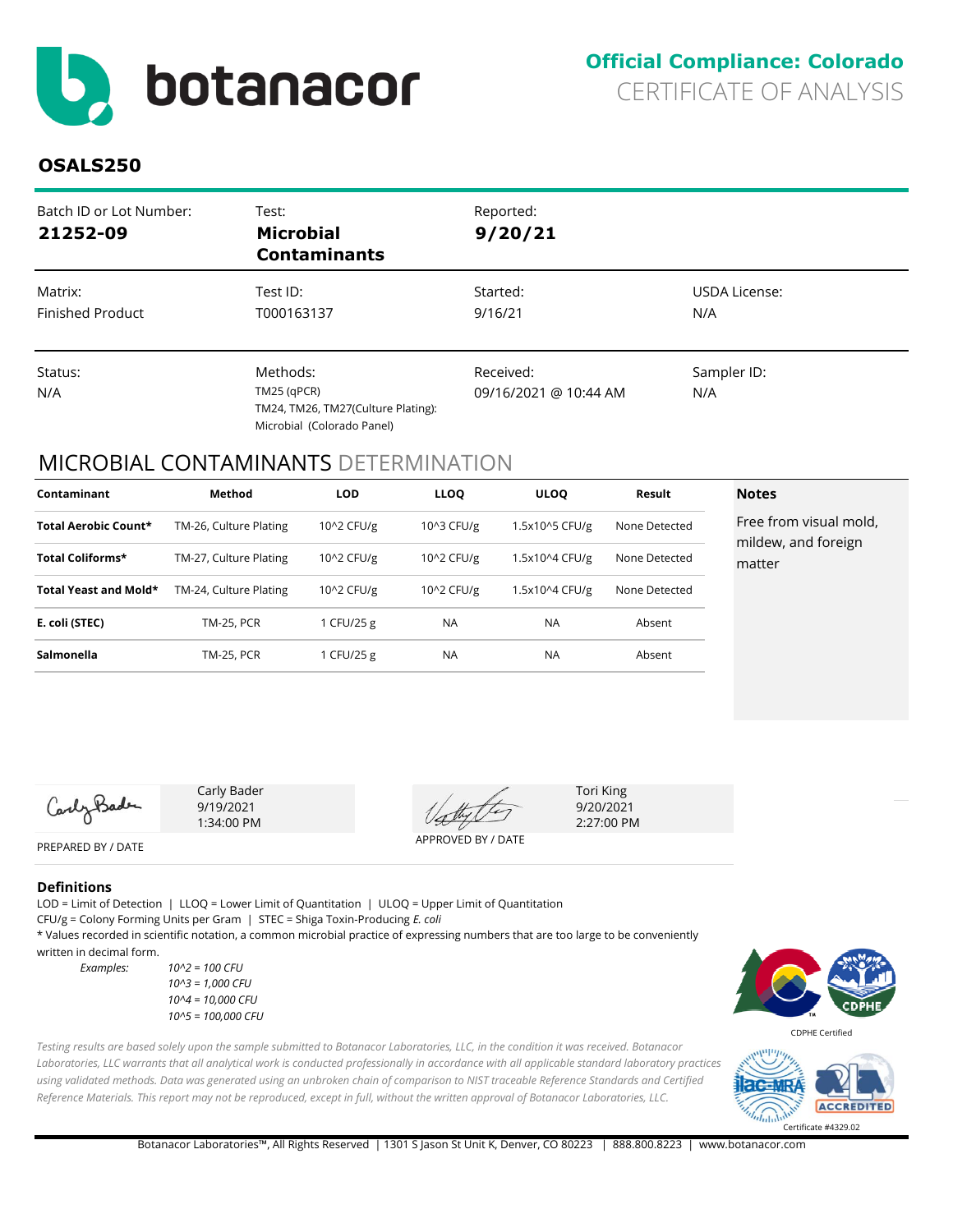<span id="page-4-0"></span>

| Batch ID or Lot Number: | Test:                                                      | Reported:                          |                    |
|-------------------------|------------------------------------------------------------|------------------------------------|--------------------|
| 21252-09                | <b>Metals</b>                                              | 9/22/21                            |                    |
| Matrix:                 | Test ID:                                                   | Started:                           | USDA License:      |
| Unit Co                 | T000163138                                                 | 9/21/21                            | N/A                |
| Status:<br>N/A          | Method:<br>TM19 (ICP-MS): Heavy Metals<br>(Colorado Panel) | Received:<br>09/16/2021 @ 10:44 AM | Sampler ID:<br>N/A |

# HEAVY METALS DETERMINATION

| Compound           |                                                               | <b>Dynamic Range (ppm)</b> | <b>Result (ppm)</b>                | <b>Notes</b> |
|--------------------|---------------------------------------------------------------|----------------------------|------------------------------------|--------------|
|                    | <b>Arsenic</b><br>$0.047 - 4.70$                              |                            | <b>ND</b>                          |              |
| Cadmium            | $0.046 - 4.56$                                                |                            | <b>ND</b>                          |              |
| <b>Mercury</b>     |                                                               | $0.044 - 4.43$             | <b>ND</b>                          |              |
| Lead               |                                                               | $0.046 - 4.59$             | <b>ND</b>                          |              |
|                    |                                                               |                            |                                    |              |
| Daniel Westerand   | Daniel Weidensaul<br>22-Sep-21<br>2:20 PM                     | Myour Heurs                | Ryan Weems<br>22-Sep-21<br>2:23 PM |              |
| PREPARED BY / DATE |                                                               | APPROVED BY / DATE         |                                    |              |
| <b>Definitions</b> | $ND = None$ Detected (Defined by Dynamic Range of the method) |                            |                                    |              |

)etected (Defined by Dynamic Range of the method)



CDPHE Certified

*Testing results are based solely upon the sample submitted to Botanacor Laboratories, LLC, in the condition it was received. Botanacor Laboratories, LLC warrants that all analytical work is conducted professionally in accordance with all applicable standard laboratory practices using validated methods. Data was generated using an unbroken chain of comparison to NIST traceable Reference Standards and Certified Reference Materials. This report may not be reproduced, except in full, without the written approval of Botanacor Laboratories, LLC.* 

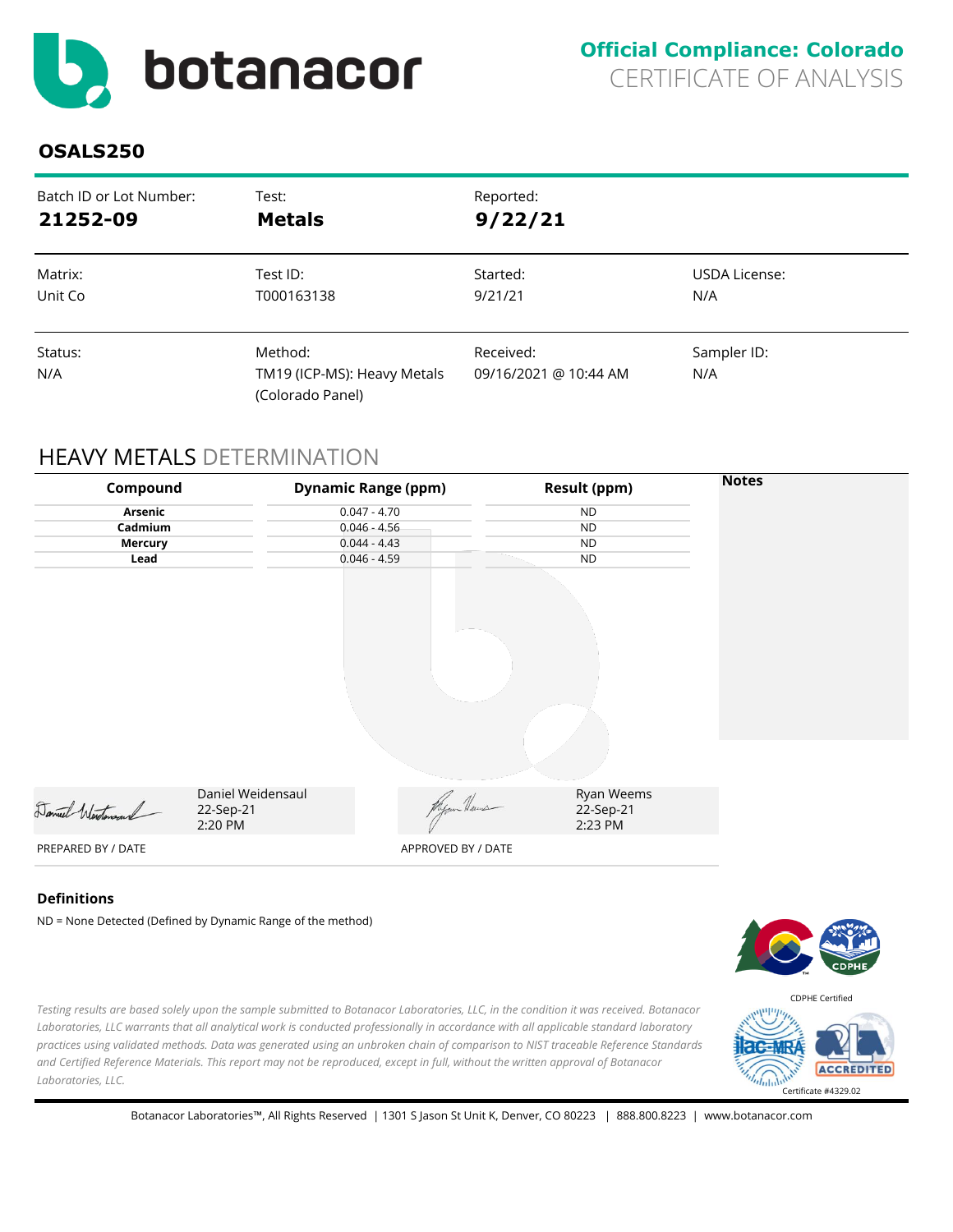<span id="page-5-0"></span>

| Batch ID or Lot Number: | Test:                                                               | Reported:                          |                    |
|-------------------------|---------------------------------------------------------------------|------------------------------------|--------------------|
| 21252-09                | <b>Mycotoxins</b>                                                   | 9/27/21                            |                    |
| Matrix:                 | Test ID:                                                            | Started:                           | USDA License:      |
| Concentrate             | T000163140                                                          | 9/24/21                            | N/A                |
| Status:<br>N/A          | Method:<br>TM18 (UHPLC-QQQ LCMS/MS):<br>Mycotoxins (Colorado Panel) | Received:<br>09/16/2021 @ 10:44 AM | Sampler ID:<br>N/A |

### MYCOTOXIN DETERMINATION

| Compound                                                          | <b>Dynamic Range (ppb)</b>                 |                    |            | <b>Result (ppb)</b>                 | <b>Notes</b> |
|-------------------------------------------------------------------|--------------------------------------------|--------------------|------------|-------------------------------------|--------------|
| <b>Ochratoxin A</b>                                               | $4 - 128.7$                                |                    |            | <b>ND</b>                           | N/A          |
| <b>Aflatoxin B1</b><br><b>Aflatoxin B2</b><br><b>Aflatoxin G1</b> | $1.3 - 33$<br>$1.2 - 32.7$<br>$0.9 - 31.6$ |                    |            | <b>ND</b><br><b>ND</b><br><b>ND</b> |              |
| <b>Aflatoxin G2</b>                                               | $1.2 - 31.9$                               |                    |            | <b>ND</b>                           |              |
| Total Aflatoxins (B1, B2, G1, and G2)                             |                                            |                    |            | <b>ND</b>                           |              |
|                                                                   |                                            |                    |            |                                     |              |
| Samantha Smold                                                    | Sam Smith<br>27-Sep-21<br>8:43 AM          |                    | alex Smith | Alex Smith<br>27-Sep-21<br>3:02 PM  |              |
| PREPARED BY / DATE                                                |                                            | APPROVED BY / DATE |            |                                     |              |

#### **Definitions**

ND = None Detected (Defined by Dynamic Range of the method)



*Testing results are based solely upon the sample submitted to Botanacor Laboratories, LLC, in the condition it was received. Botanacor Laboratories, LLC warrants that all analytical work is conducted professionally in accordance with all applicable standard laboratory practices using validated methods. Data was generated using an unbroken chain of comparison to NIST traceable Reference Standards and Certified Reference Materials. This report may not be reproduced, except in full, without the written approval of Botanacor Laboratories, LLC.* 

![](_page_5_Picture_10.jpeg)